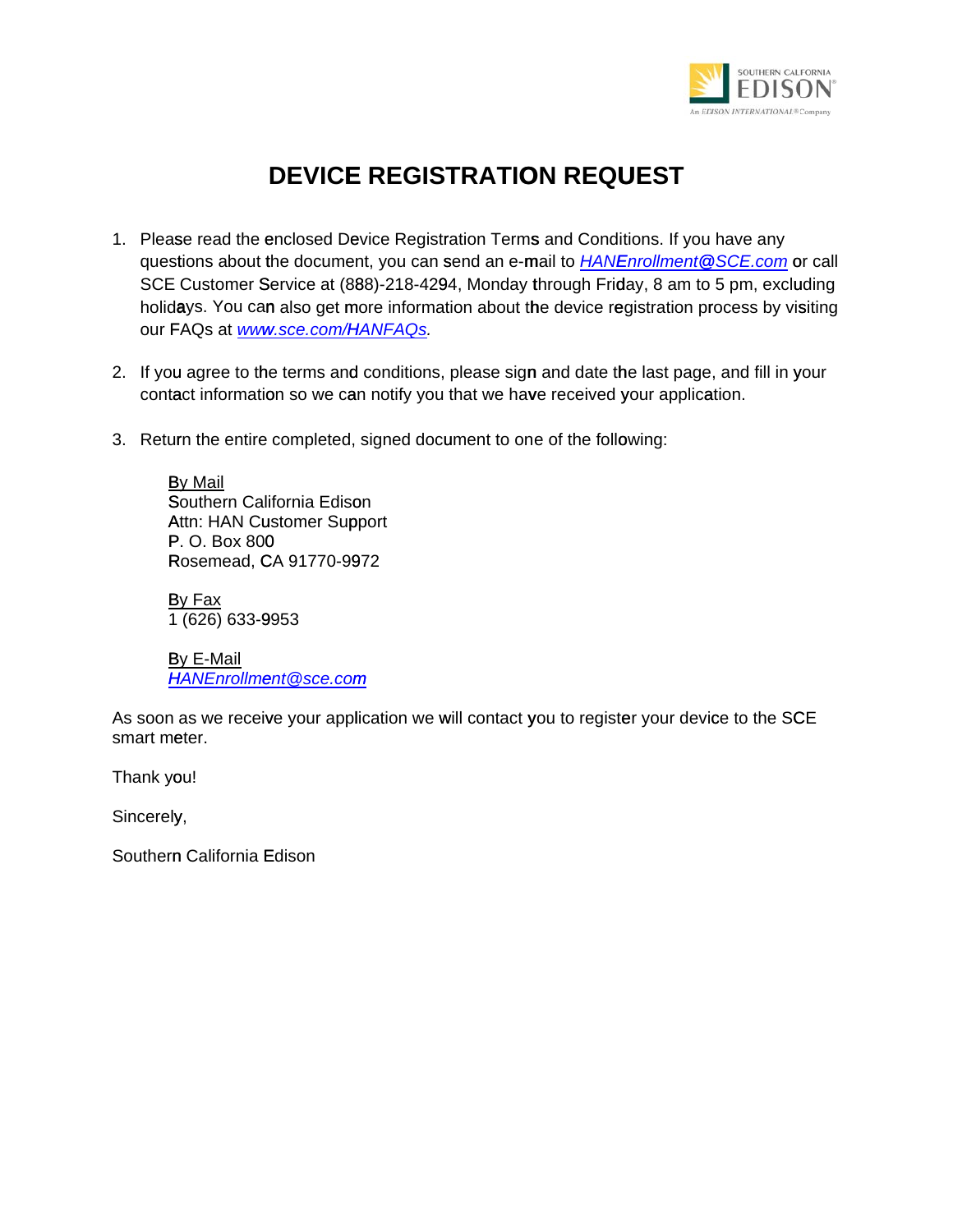

## **Home and Business Area Network Device Registration**

### **Terms and Conditions v1.0**

If you are a customer of Southern California Edison Company (SCE) and you agree to the Terms and Conditions below, you may submit an online request or paper application to "pair" or "provision" (register) a Home or Business Area Network device to the SCE smart meter (meter):

- 1. SCE will make a reasonable effort to register your device to the SCE smart meter. However, SCE cannot guarantee successful registration of every device due to factors that may be beyond SCE's control, including, but not limited to, the distance between your device and the meter, incompatibility of the device with the meter, and physical or technical barriers between the device and the meter.
- 2. While SCE will open its meter for secure "registration" with your device which security connection is consistent with Smart Energy Profile Standard 1.0/1.1 - SCE is not responsible for troubleshooting problems with the device itself that prevent or hinder connectivity.
- 3. SCE is not responsible for providing technical support for your home or business area network, nor is it responsible for identifying or resolving technical problems stemming from your side of meter, including connection with router(s), wireless network(s), internet or television cables, telephones, or other electronic devices.
- 4. SCE is not responsible for the effect(s), if any, of your home or business area network device on other devices in or near your home.
- 5. Pursuant to California Public Utilities Code Section 8380(f), should you decide to disclose fyour consumption data to a third party, SCE shall not be responsible for the security of that data, or its use or misuse.
- 6. Should your device be successfully registered with the SCE meter, SCE does not guarantee uninterrupted transmission of meter data to the device.
- 7. Should you wish to terminate the connection between the SCE meter and your "registered" device, please contact SCE to facilitate proper disconnection. Simply unplugging the device may not extinguish its ability to communicate with the meter, and receive usage data, if and when it is plugged in again.
- 8. To preserve the safety and integrity of SCE's system, SCE may decide, in its sole discretion and without advanced notice, to terminate the connection between your device(s) and the SCE meter.